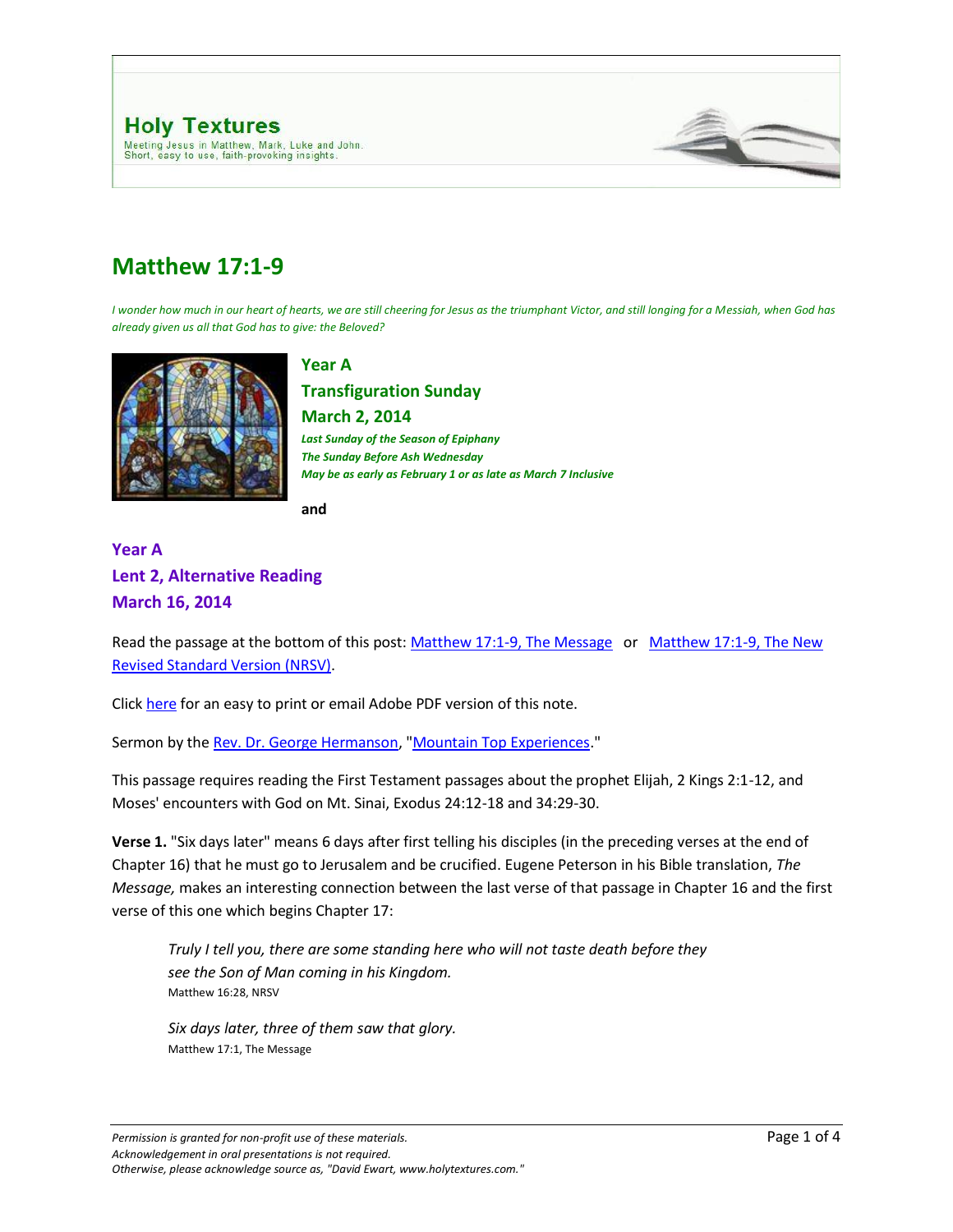

Jesus selects Peter, James, and John to accompany him. He leads them up a high mountain. Although unnamed and unstated, a "high mountain" is a "thin place," a place that is close to the spiritual realm, a place for sacred encounters.

As I am fond of saying, when reading the Bible do **NOT** get distracted by the special effects. Do not try to explain them - or explain them away. Do not diminish the reality of what happened / what the disciples experienced by saying, "Oh well, that was then, and now we have modern science and don't believe in such things." We have modern science and yet here we are in church still talking about God - a reality that classic modern science totally rejects.

Like special effects in movies, the special effects in the Bible testify to a simple truth:

*There is more to be known about what is really real than the eye can see.*

If you don't believe that try telling someone you love what is lovely about them by only telling them what your eyes can see.

So instead of focusing on the special effects, focus instead on the relationships: Who is present? Who are they? What is their history? Who do they represent or stand for? What do people say to and do with each other?

Elijah and Moses represent the Prophets and the Law. Their talking with Jesus would signify the high spiritual status of Jesus.

Because Elijah was lifted up into the heavens before his physical death, he is still looked to by Jews today as a fore-runner of the Messiah.

(An interesting experience that Elijah, Moses and Jesus share is their 40 day fast: Exodus 34:28, 1 Kings 19:8, and Matthew 4:2)

Why does Peter offer to build three dwelling places? Frankly, I have not found a plausible historical suggestion for this.

The title, "my Son, the Beloved," was earlier heard by Jesus at his baptism as a voice coming from heaven while he was praying. (Matthew 3:17)

It is now confirmed to Peter, James and John by a voice coming from a cloud. They are also instructed to "Listen to him," which suggests that Jesus is of higher status than Elijah and Moses.

The voice from the cloud would be understood to be the direct voice of God speaking. Just as in Luke 5:8, where Peter falls down and urges Jesus to "Go away from me Lord, for I am a sinful man," so too here the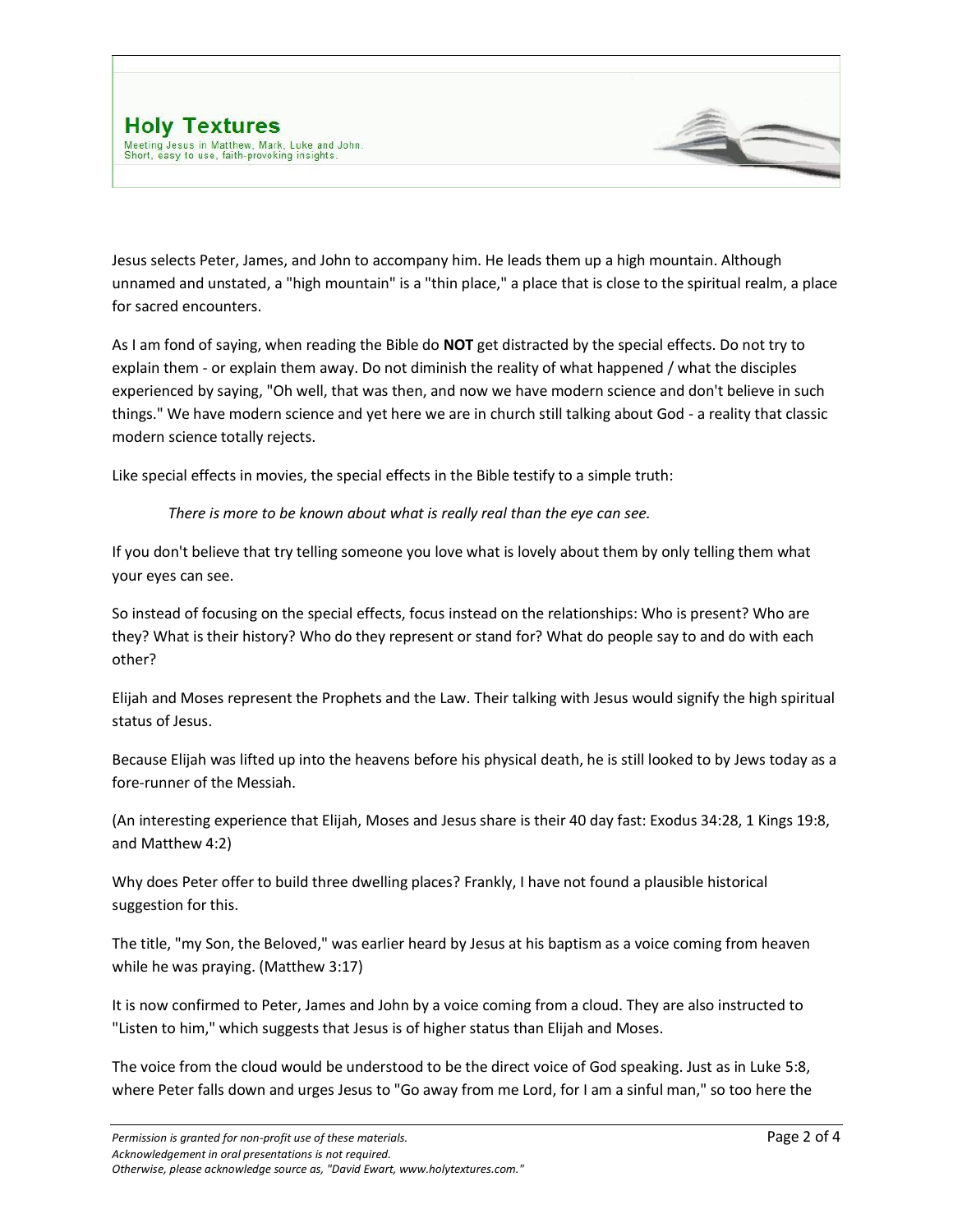

disciples are deeply aware of their mortal unworthiness to be so much as even hearing God's own voice. Thus they fall to the ground - as an act of humility; and are afraid - because they are unworthy to be in the presence of One so much more exalted than they.

The action of physically touching the disciples re-affirms Jesus' bond with them, his words, "Do not be afraid," assures them that because of his bond with them they are worthy to be in the presence of God. This also brings the mystical experience to a close.

See the latter part of m[y Introduction to John](http://www.holytextures.com/introduction-to-john.html) for an explanation of why Peter, James and John told no one about what they had seen until after Jesus' resurrection.

The Transfiguration is an apt Preface to Lent and Jesus' journey to Jerusalem, because what lies ahead is a confrontation between the non-violent way of the Beloved versus the hoped-for victory by the Messiah. The crowds at Jerusalem will be cheering for "the one who is bringing the Kingdom of our ancestor David." This is not the same as welcoming God's Beloved.

I wonder how much in our heart of hearts, we are still cheering for Jesus as the triumphant Victor, and still longing for a Messiah, when God has already given us all that God has to give: the Beloved?

#### David Ewart, [www.holytextures.com](http://www.holytextures.com/)

Historical background information in this post is drawn primarily from Social-Science Commentary on the Synoptic Gospels, see link below, page 89.

[\\* Link to Amazon.com Bibliography for Bruce Malina, Richard Rohrbaugh, et. al.,](http://www.amazon.com/Bruce-J.-Malina/e/B000APRY4A/ref=ntt_athr_dp_pel_1) Social Science Commentary on ... The Synoptic Gospels; The Gospel of John; The Book of Acts; The Letters of Paul; The Book of Revelation; and others.

### **Matthew 17:1-9 (NRSV)**

 $1$  Six days later, Jesus took with him Peter and James and his brother John and led them up a high mountain, by themselves. <sup>2</sup> And he was transfigured before them, and his face shone like the sun, and his clothes became dazzling white. <sup>3</sup> Suddenly there appeared to them Moses and Elijah, talking with him. <sup>4</sup> Then Peter said to Jesus, "Lord, it is good for us to be here; if you wish, I will make three dwellings here, one for you, one for Moses, and one for Elijah." <sup>5</sup> While he was still speaking, suddenly a bright cloud overshadowed them, and from the cloud a voice said, "This is my Son, the Beloved; with him I am well pleased; listen to him!"  $6$  When the disciples heard this, they fell to the ground and were overcome by fear.  $7$  But Jesus came and touched them, saying, "Get up and do not be afraid."

<sup>8</sup> And when they looked up, they saw no one except Jesus himself alone.